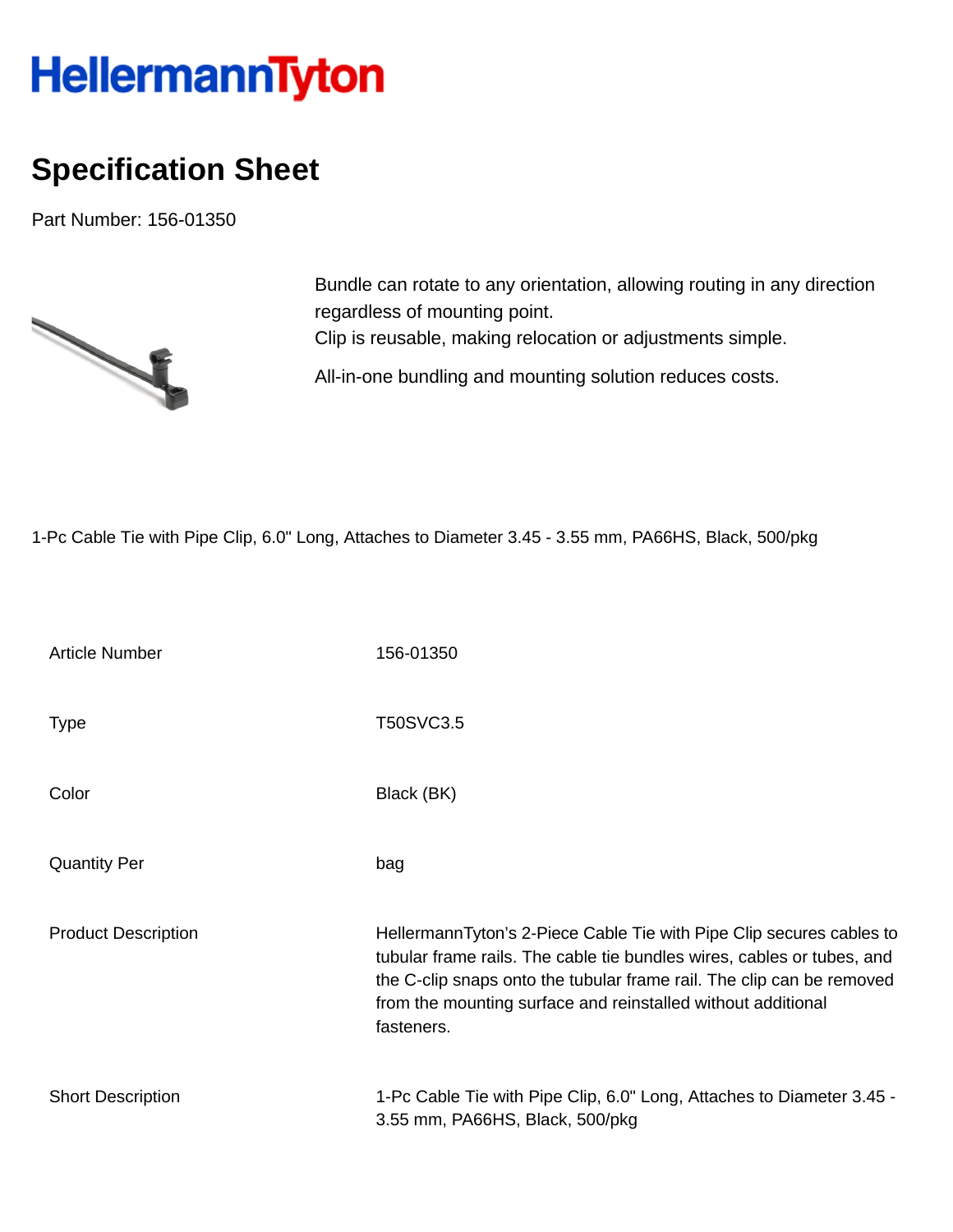| Minimum Tensile Strength (Imperial)   | 50.0        |
|---------------------------------------|-------------|
| Minimum Tensile Strength (Metric)     | 222         |
| Length L (Imperial)                   | 6.1         |
| Length L (Metric)                     | 155.0       |
| <b>Fixation Method</b>                | Omega Clips |
| <b>Identification Plate Position</b>  | none        |
| Width W (Imperial)                    | 0.19        |
| Width W (Metric)                      | 4.7         |
| <b>Bundle Diameter Min (Imperial)</b> | 0.08        |
| <b>Bundle Diameter Min (Metric)</b>   | 2.0         |
| <b>Bundle Diameter Max (Imperial)</b> | 1.4         |
| <b>Bundle Diameter Max (Metric)</b>   | 35.0        |
| Thickness T (Metric)                  | 1.35        |